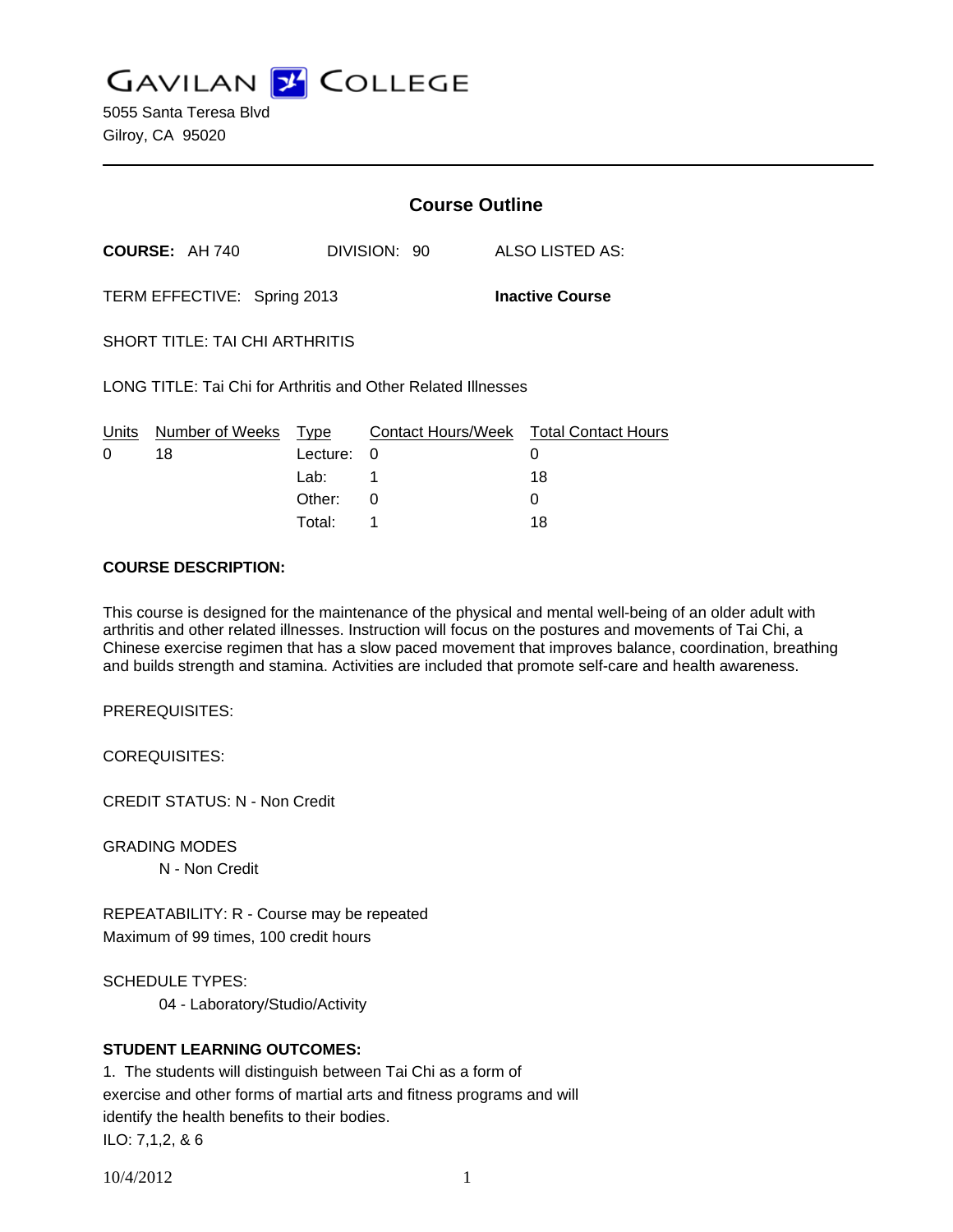Measure: Oral Responses, Demonstration and Class Participation 2. The students will develop a basic understanding of the principles of chi, the historical premises of Tai Chi and how these beliefs produce relaxation, flexibility and physical strength to the body. ILO: 2,7 & 1 Measure: Performance & Demonstration and Class Participation 3. The students will position their bodies to the Tai Chi postures

that are appropriate and focus on the basic principles of exercise, correct body mechanics and protection.

## ILO: 5,6,7 & 2

Measure: Demonstration

4. The students will demonstrate the skills of breathing and relaxation techniques, balance and coordination and body awareness using various postures of Tai Chi.

## ILO: 5,7,1,2 & 6

Measure: Performance & Demonstration

5. Students will develop an individual self-care plan based on health education/information for their various illnesses and

incorporate techniques of Tai Chi into their self-care plan.

ILO: 6,7,2 & 1

Measure: Performance & Demonstration

# **CONTENT, STUDENT PERFORMANCE OBJECTIVES, OUT-OF-CLASS ASSIGNMENTS**

Inactive Course: 09/24/2012

WEEK 1 1 HOUR

The history, basic premises of the principles of Tai Chi Chuan, the term chi, the Yin/Yang/Tao and meditation will be introduced. The health benefits of Tai Chi will be examined. Basic warm-up exercises and the Tai Chi Walk will be demonstrated.

## WEEK 2 1 HOUR

Students will review the basic premises of Tai Chi and begin preparation for learning Tai Chi Forms using the Heartbeat Listening Exercise. Five basic Tai Chi Forms will be demonstrated and each student will practice and be observed for mastery for each of the postures. Meditation exercises will also be introduced and practiced. WEEK 3 1 HOUR

Students will begin the discovery of practicing Tai Chi as therapy for disabilities or ailments. Discussion will focus on the goal of Tai Chi, which is to move through a series of choreographed movements like

a slow marital arts routine, but very slowly and in a state of absolute

relaxation. Breathing techniques and meditations as a form of

relaxation are also introduced. Students will perform and practice the five Tai Chi postures.

# WEEK 4 1 HOUR

The impact of Tai Chi postures as a weight-bearing exercise for those with rheumatoid arthritis and its effect on bones and connective tissue will be examined. Students will be introduced to 5 Tai Chi postures for arthritis suffers that do not aggravate joints, causing tenderness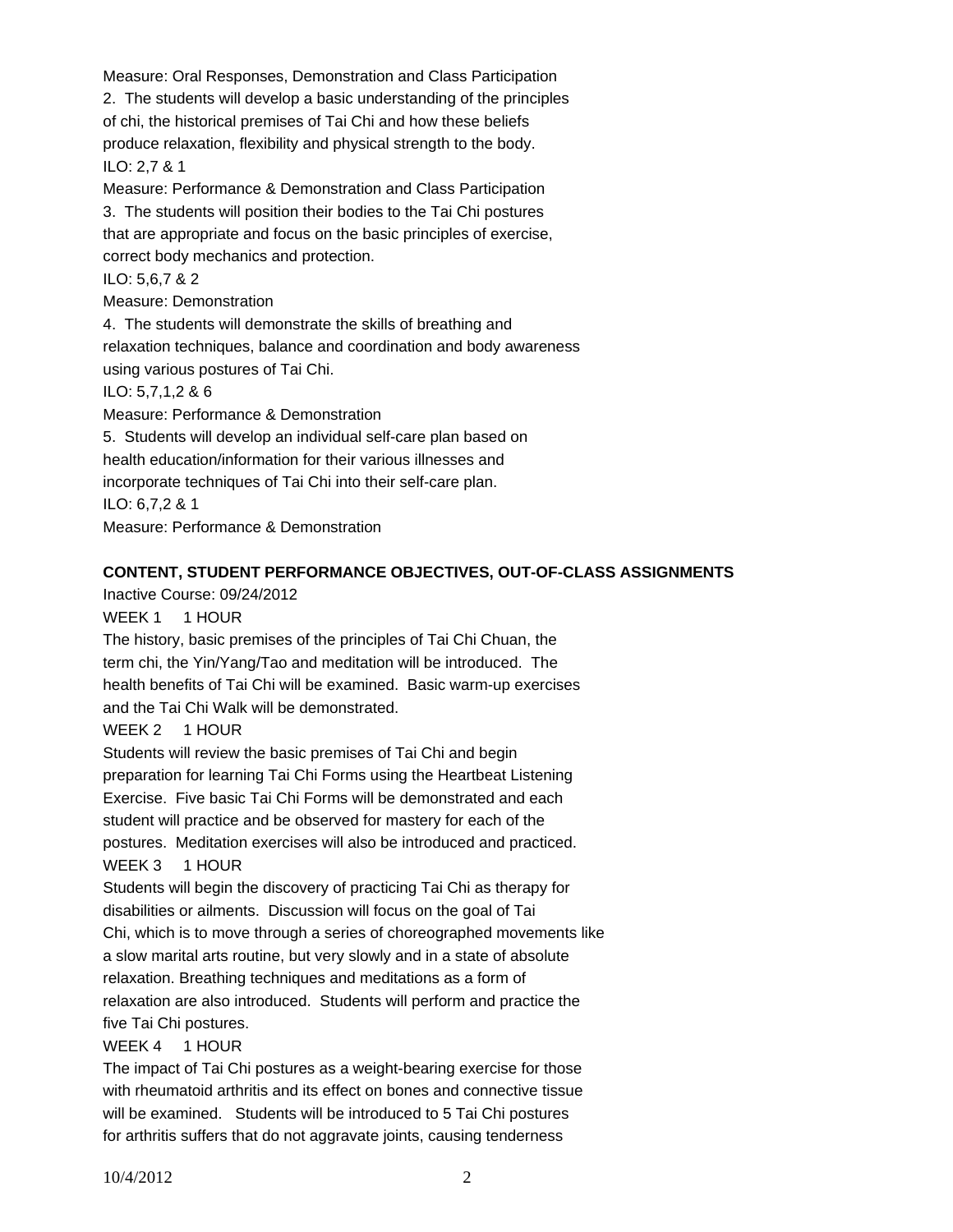or swelling. Students will practice these 5 new postures and incorporate them into the exercise regiment.

WEEK 5 1 HOUR

Discussion will focus on maintaining and preventing illness through the Taoist belief that illness is caused by emotional, physical and mental excesses and to improve health, the body must find peace through its natural balancing of the emotional, physical and mental activities. The students are introduced to how the art of Tai Chi slows a person down so that they can tap into the natural, universal chi and absorb it into their whole being as a nurturing and balancing force. Students will be introduced to 5 new Tai Chi postures and incorporate them into their exercise regiment. Students will develop an individual self-care plan based on health education for their various illnesses and incorporate techniques of Tai Chi.

#### WEEK 6 1 HOUR

Students will participate in a progress review and complete a selfinventory to determine what have been positive health benefits of the Tai Chi postures.

WEEK 7-12 6 HOURS

Under supervision, the students will perform their warm-up exercises, meditations and their 20 minute Tai Chi workout. This workout is repetitive over the course of the semester. Five new Tai Chi postures will be introduced and practiced.

WEEK 13-17 5 HOUR

Students will continue their warm-up exercises, meditations and their 20 minute Tai Chi workout. Five new Tai Chi postures will be introduced and practiced.

WEEK 18 1 HOUR

Students will invite family and friends and perform their 20 minute Tai Chi workout using 15 of the 20 postures that were learned, participate in a class survey and a self-inventory.

## METHODS OF INSTRUCTION:

The main method of instruction will be demonstrations of guided gentle exercises with some lecture through the regimen specifically designed for those with arthritis and other related illnesses.

## **REPRESENTATIVE TEXTBOOKS:**

## **ARTICULATION and CERTIFICATE INFORMATION**

 Associate Degree: CSU GE: IGETC: CSU TRANSFER: Not Transferable UC TRANSFER: Not Transferable